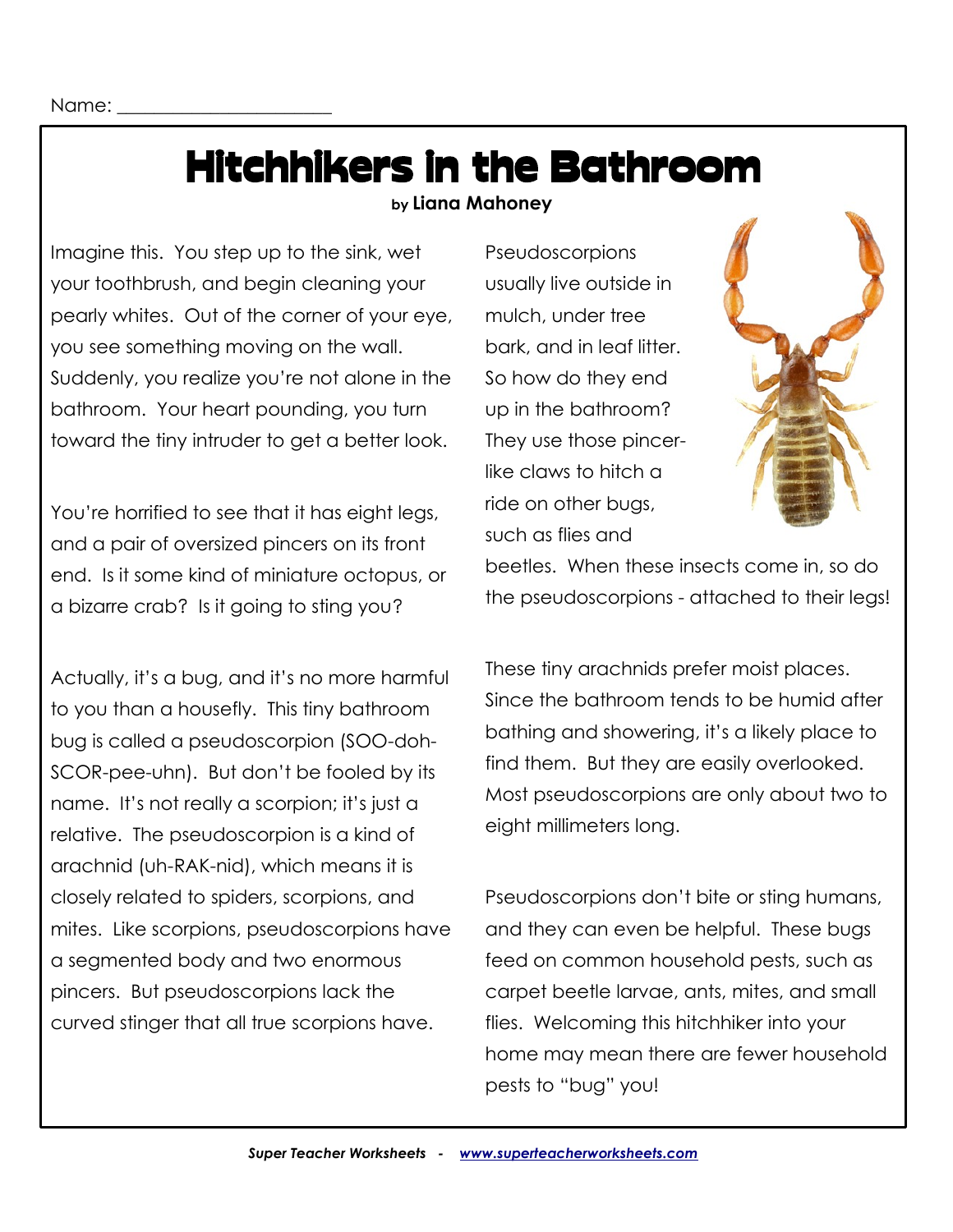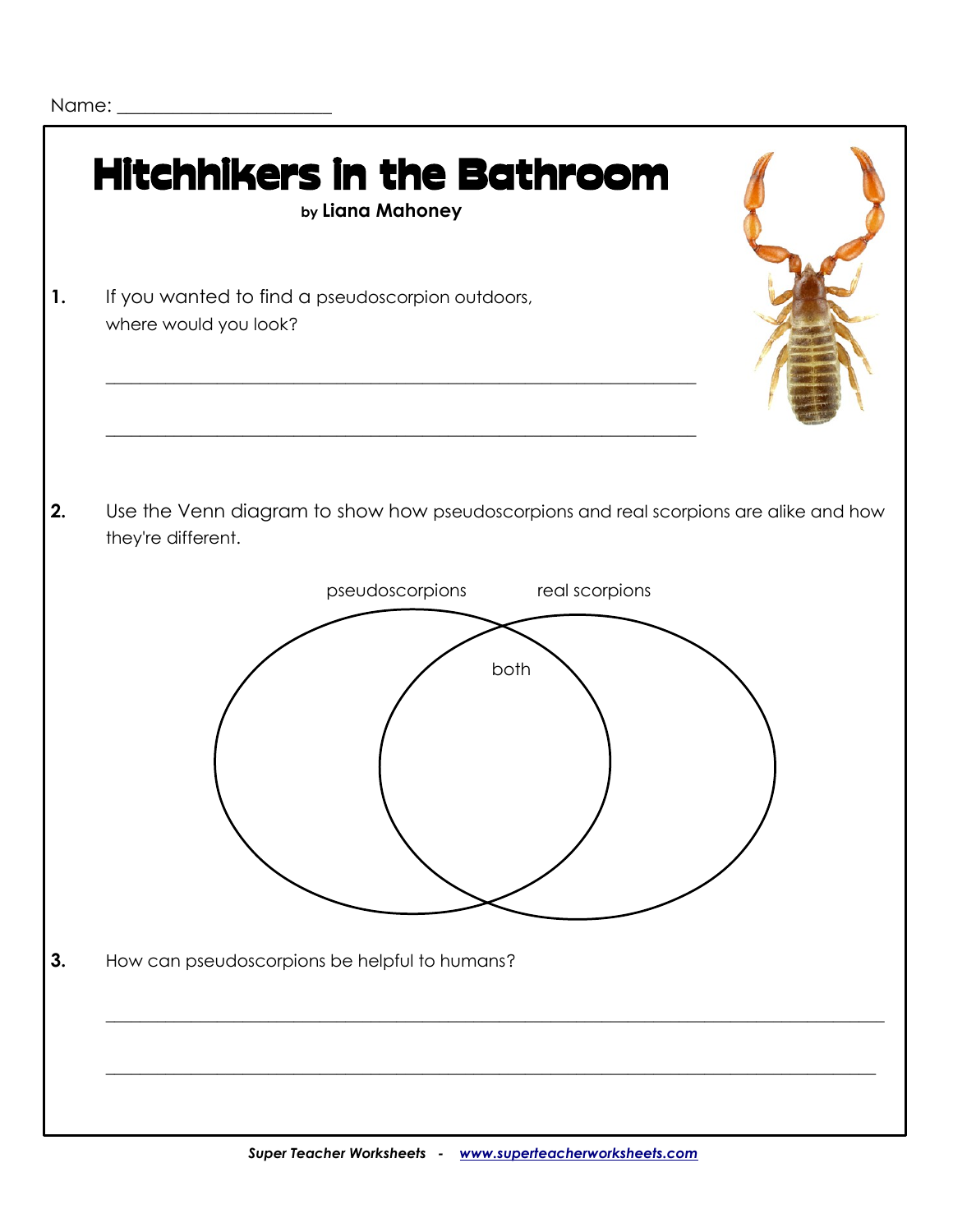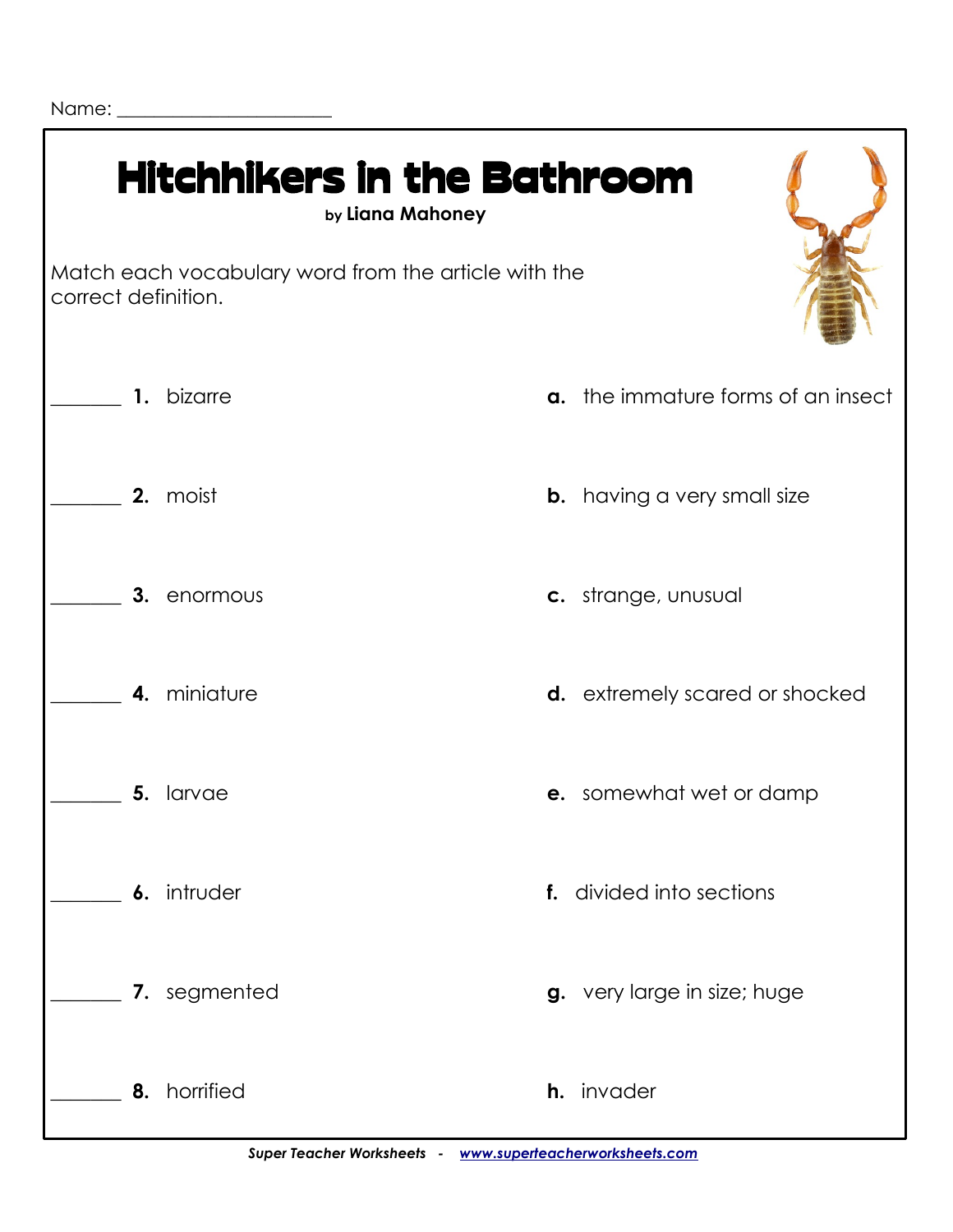## **ANSWER KEY**

|    | <b>Hitchhikers in the Bathroom</b><br>by Liana Mahoney                                                                                                                                                                                                                                                       |
|----|--------------------------------------------------------------------------------------------------------------------------------------------------------------------------------------------------------------------------------------------------------------------------------------------------------------|
| 1. | If you wanted to find a pseudoscorpion outdoors,<br>where would you look?                                                                                                                                                                                                                                    |
|    | Pseudoscorpions usually live outside in mulch, under tree bark, and<br>in leaf litter.                                                                                                                                                                                                                       |
| 2. | Use the Venn diagram to show how pseudoscorpions and real scorpions are alike and how<br>they're different.<br>pseudoscorpions<br>real scorpions<br>both<br>no curved<br>segmented body,<br>curved stinger,<br>stinger,<br>stings humans<br>8 legs,<br>does not sting,<br>two pincers<br>helpful (eats bugs) |
| 3. | How can pseudoscorpions be helpful to humans?<br>Pseudoscorpions feed on common household pests, such as carpet beetle larvae, mites, and<br>small flies.                                                                                                                                                    |
|    |                                                                                                                                                                                                                                                                                                              |